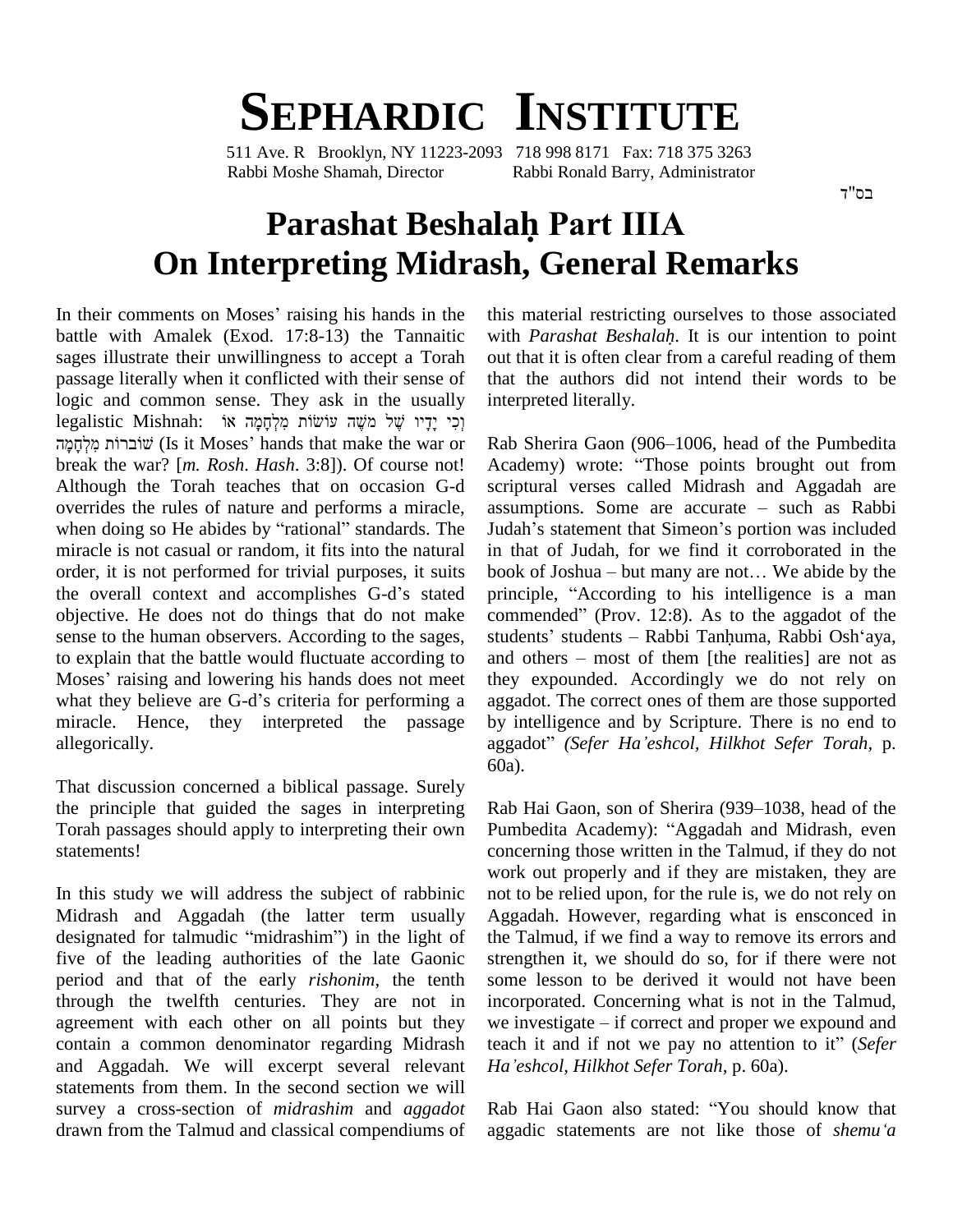("heard," a passed-down statement). Rather, they are y cases of each individual expounding what came to his ("heard," a passed-down statement). Rather, they are<br>cases of each individual expounding what came to his<br>mind, in the nature of 'it can be said,' not a decisive si cases of each individual expounding what came to his<br>mind, in the nature of 'it can be said,' not a decisive si<br>matter. Accordingly we do not rely on them" mind, in the nature of 'it can be<br>matter. Accordingly we do<br>(Comments on *b. Hagigah*.). (Comments on *b. Hagigah.*).<br>Rab Shemuel ben Hofni Gaon (960–c.1034, head of

the Sura Academy), in his *Introduction to the Talmud* (published at the end of *Masekhet Berakhot*, reproneously attributed to Shemuel Hanagid, translated und abridged by Rab Shemuel ben Hananya in the  $12^{th}$ erroneously attributed to Shemuel Hanagid, translated th erroneously attributed to Shemuel Hanagid, translated<br>and abridged by Rab Shemuel ben Hananya in the 12<sup>th</sup> za<br>century), stated: "Aggadah constitutes all the the explanations in the Talmud on any subject that does not refer to a misvah. You do not learn from them<br>
except what seems acceptable to the not like<br>
mind...Concerning the expounding on scriptural underst except what seems acceptable to the verses, each [sage] expounded what chanced to him and what he saw in his mind, so what is acceptable to not no<br>the mind we learn from and the rest we do not rely if<br>upon." the the mind we learn from and the rest we do not rely

commentary often alludes to the importance of recognizing the inapplicability of *midrash* to understanding the intention of the Torah. For example, concerning the variant between the two<br>Decalogue passages in the Torah, wherein one states<br>*<sup><i>'</sup>zakhor* (remember) the Shabbat day to keep it holy<sup>?</sup> Th</sup> Decalogue passages in the Torah, wherein one states<br>"zakhor (remember) the Shabbat day to keep it holy"<br>while the other has "*shamor* (observe) the Shabbat "zakhor (remember) the Shabbat day to while the other has "shamor (observed ay to keep it holy," he comments: le the other has "shamor (observe) the Shabbat<br>to keep it holy," he comments:<br>...the sages said יְכוֹר יְשָׁמוֹר בְדָבוּר אֶחֶד נְאֶמְרוּ.

*zakhor* and *shamor* were said in the same pronouncement<sup>î</sup> (*b. Shebu*. 20b)..Heaven forbid saying that they did not speak correctly for our minds are meager in comparison to their minds, but people of our generation think that their words expl<br>were intended to be taken literally which is not the then<br>case...It is not possible that *zakhor* and *shamor* cann were intended to be taken literally which is not the were uttered simultaneously except as a miracle, but we must admit that even so there is a question, why was it not written *zakhor <sup>v</sup>íshamor* in both the first and second formulation? And what about<br>those other verses [of Decalogue variants], were<br>they also said simultaneously...? Why did the<br>create those other verses [of Decalogue variants], were sages not mention those, for they are more astonishing, how can they even miraculously be uttered at once, many verses whose meaning is not<br>the same as is the case with the two words *zakhor* admitt<br>and *shamor*?...And in the first formulation ascribthe same as is the case with the two words *zakhor* and *shamor*?...And in the first formulation ascribed to the deity...Accordingly they Hashem did not say "that it should be well with necessarily as they are  $\frac{1}{10}$  "\*\*\*

you," so did He simultaneously say it and not say you," so did He simultaneously say it and not say<br>it?…And [concerning reversed sequence] did He simultaneously utter a statement one way and also the opposite way?

upon."<br>
they before the *resh* he would not understand what<br>
the speaker is saying...if we say it was a miracle<br>
Abraham Ibn Ezra (1089–1164) in his Bible<br>
that *zakhor* and *shamor* were uttered at the same The mind cannot bear the thought of such literal interpretations...for every miracle Hashem performed through Moses there is some remote resemblance in reality that the intelligent will understand, but this claim that Hashem spoke *zakhor* and *shamor* at one instant is so amazing that it would be more fitting to be written in the<br>Torah than all the other wonders and miracles that<br>were written...And if we say Hashem's speech is Torah than all the other wonders and miracles that not like human speech, how could Israel have were written...And if we say Hashem's speech is<br>not like human speech, how could Israel have<br>understood Hashem's words? For if a person hears *zakhor* and *shamor* at the same instant he would not understand either. Even one word like *zakhor*, if he does not hear the *zayin* before the *khaf* and they before the *resh* he would not understand what the speaker is saying...if we say it was a miracle they before the *resh* he would not understand what that *zakhor* and *shamor* were uttered at the same time, how did the ear hear them? If we say that that *zakhor* and *shamor* were uttered at the same<br>time, how did the ear hear them? If we say that<br>also was a miracle...why did the sages not mention that miracle, a greater one than speaking also was a miracle...why did the sages no<br>mention that miracle, a greater one than speakin<br>two words at the same time?...

> The explanation is that when Hashem uttered *zakhor* (to remember the Shabbat day) everybody understood it means in order to observe it, so [in Deuteronomy] Moses wrote *shamor*.

The Rambam (Moses Maimonides,  $1135-1204$ ), in a number of statements, addressed the basic concept Ibn Ezra was dealing with in the previous citations. He explicitly pointed out that situations that in and of themselves, *by definition*, are impossible to exist, explicitly pointed out that situations that in and of themselves, *by definition*, are impossible to exist, cannot exist. In his words: "It is no deficiency in the One [G-d] that He does not conjoin contraries in one substratum, and His power is not affected by this and by other similar impossibilities."\* "We do not attribute to G-d, may He be exalted, incapacity because He is unable to corporify His essence or to create someone like Him or to create a square whose diagonal is equal to its side."\*\* "It has then become clear that, according to every opinion and school, there are impossible things whose existence cannot be admitted. Power to bring them about cannot be there are impossible things whose existence cannot be<br>admitted. Power to bring them about cannot be<br>ascribed to the deity...Accordingly they are necessarily as they are..."\*\*\*\*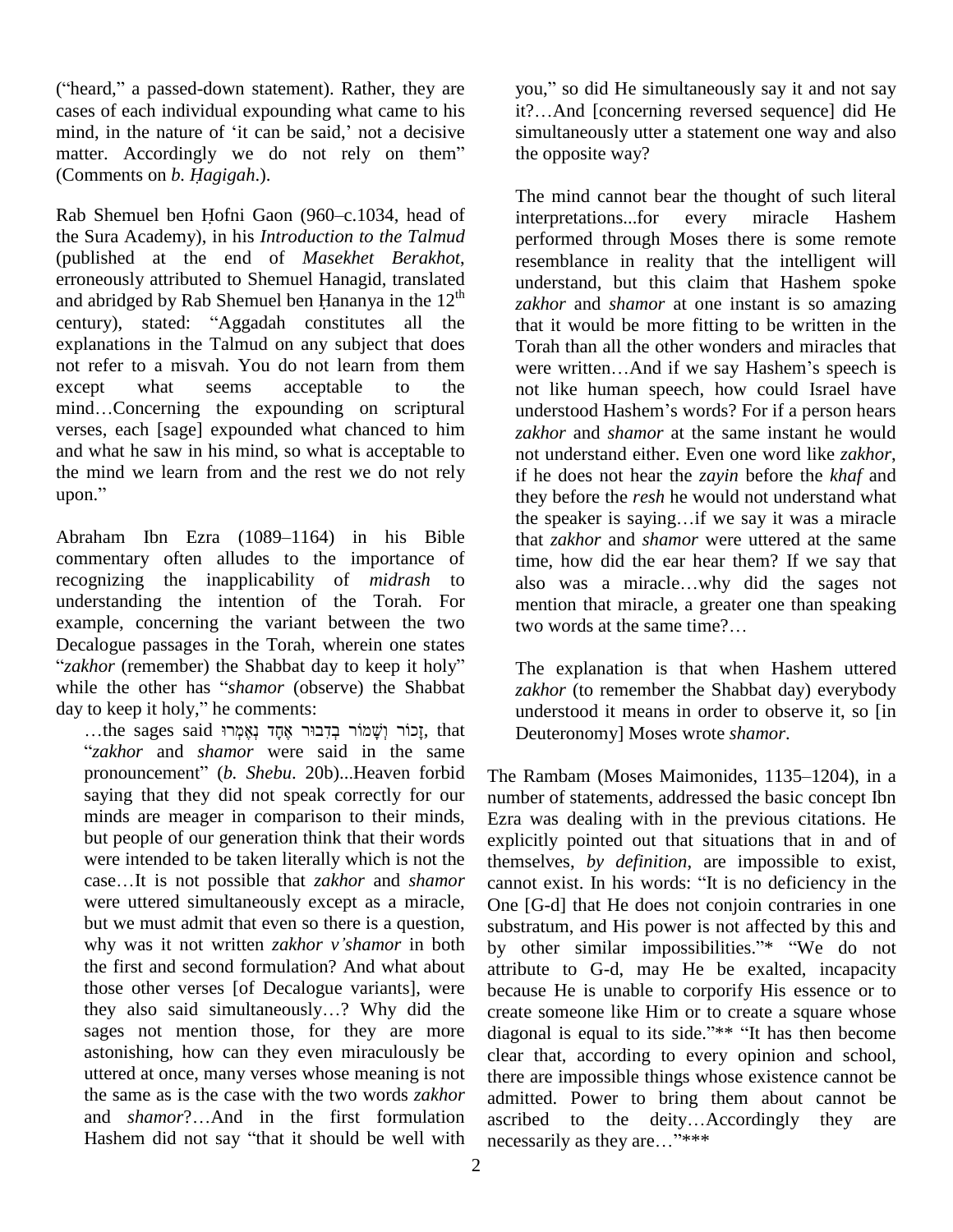The Rambam wrote extensively concerning the interpretation of rabbinic Midrash and Aggadah. In his reference to the words, "And a paddle (*vated*) thou *Introduction to Pereq <sup>H</sup>eleq* he points to the fact that the Mishnah sages themselves assume that even the 23:14]. Do not read *azeneka* "thy weapon," but Torah text must be read with logic and common sense. When confronted with a passage that looked impossible to take literally they resorted to allegorical interpretation. He cites several examples. In 1 Chronicles 11 the text relates some amazing deeds of King David's warriors, such as killing a lion in the pit on a snowy day, which the sages took allegorically. The narrative of the book of Job, that means to say the very existence of that man, and the account of resurrection in the book of Ezekiel (chapter 37) were phrase, also interpreted allegorically by some sages. How lesson...poetically connected with the above text. much more so, he asks, is it imperative to be rational when dealing with their own teachings, the aggadic "Do not read so, but so," wherever it occurs in the and midrashic statements of rabbinic compendiums?

Regarding those who interpret all aggadot and midrashim literally, he states:

...they destroy the Torah's glory and darken its brilliance; they make G-d's Torah the opposite of what was intended. He stated in the perfect Torah regarding the nations who hear about all these what was intended. He stated in the perfect Torah engage regarding the nations who hear about all these edificated statutes, that they will say, "What a wise and to acce regarding the nations who hear about all these extatutes, that they will say, "What a wise and to insightful people this great nation is" (Deut. 4:6). But when the nations hear how this group relates inter-<br>the words of the sages in a literal manner they will mea-<br>say, "What a foolish and ignorant people this (pesthe words of the sages in a literal manner they will say, "What a foolish and ignorant people this insignificant nation is." Most of these expounders explain to the public what they, themselves, really do not understand. Would that they be quiet or explain to the public what they, themselves, really<br>do not understand. Would that they be quiet or are no<br>say, "We do not understand what the rabbis mean from t do not understand. Would that they be quiet or are no say, "We do not understand what the rabbis mean from t<br>in this statement or how to interpret it." But they think they understand and endeavor to make in this statement or how to interpret it." But they<br>think they understand and endeavor to make It<br>known according to their poor understanding – not Ra known according to their poor understanding  $-$  not according to the sages' intention  $-$  and expound at the head of the assembly the *derashot* of tractate *Berakhot*, the chapter *Heleq* and other sources, *Introduction to Pereq <sup>H</sup>eleq* literally, word by word.

In his *Guide* he added:

[Our Sages] use the Bible text as a kind of poetical ever<br>language [for their own ideas], and do not intend such<br>thereby to interpret the text...This style was liter language [for their own ideas], and do not intend widespread in ancient days; all adopted it in the

same manner as poets...Our Sages say, in reference to the words, <sup>..</sup>Our Sages say, in reference to the words, "And a paddle (*yated*) thou same manner as poets...Our Sages say, in<br>reference to the words, "And a paddle (*yated*) thou<br>shalt have upon thy weapons (*azeneka*)" [Deut. reference to the words, "And a paddle (*yated*) thou<br>shalt have upon thy weapons *(azeneka)*" [Deut.<br>23:14]. Do not read *azeneka* "thy weapon," but *shalt have upon thy weapons (azeneka)*" [Deut.<br>23:14]. Do not read *azeneka* "thy weapon," but *ozneka*, "thy ear" – if you hear a person uttering something disgraceful, put your fingers into your ears. Now, I wonder whether those ignorant persons [who take the Sages literally] believe that the author of this saying gave it as the true interpretation of the verse quoted, and as the meaning of this precept...I cannot think that any person whose intellect is sound can accept this. The author employed the text as a beautiful poetic<br>phrase, in teaching an excellent moral<br>lesson...poetically connected with the above text. in teaching an excellent moral Iesson...poetically connected with the above text.<br>In the same sense you must understand the phrase,<br>"Do not read so, but so," wherever it occurs in the Midrash.\*\*\*\*

The formulations of the sages teach all sorts of valuable lessons. Frequently, they use the Torah text as a springboard to elaborate an idea or as a mnemonic device to anchor an insight and assist in its being remembered. In doing so they are often engaging in moral education and inspirational edification that in their days would have been difficult to accomplish in a straightforward manner. As long as the reader or listener realizes that a proposed interpretation of a text is not necessarily its true meaning, the interpretation often having no genuine (peshat) connection to the actual intention of the relevant verses, and that the highly improbable, often fantastic and sometimes impossible realities portrayed are not literal, no harm is done and a benefit is derived from the lesson.

It may also be that some sages, contrary to the Rambamí<sup>s</sup> opinion, employed such methods even when they knew their audience thought that the literal message they expounded was intended to explicate the actual meaning of the passage. It appears that there were cases when they felt it necessary to do so. This would have been probable when they were dealing with minimally educated people who lived in social contexts that precluded them from access to scientific knowledge about realia or historical knowledge about events. Such people already believed in the fantastic, such that their taking an impossible interpretation literally created no conflict for them and only provided the benefit of the lesson.